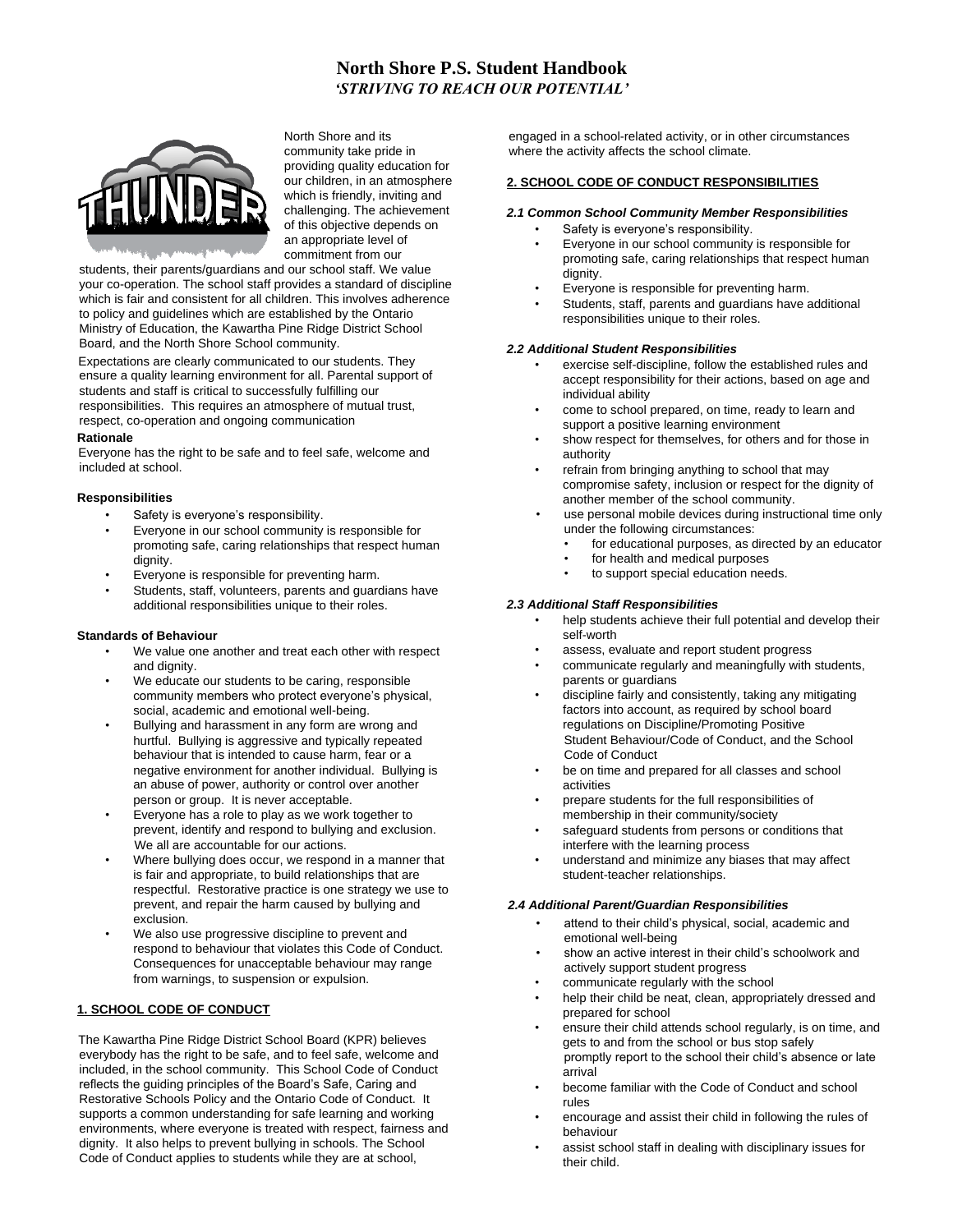## **3. STANDARDS OF BEHAVIOUR**

# *3.1 Respect, Dignity, Civility, Equality and Responsible Participation in School Life*

We value one another and treat each other with respect and dignity. We educate our students to be caring, responsible community members who protect everyone's physical, social, academic and emotional well-being. Everyone in the school community must:

- respect differences among people, their ideas, opinions, experiences and perspectives
- treat one another with dignity at all times, especially when they disagree
- respect and treat everyone fairly, regardless of race, ancestry, place of origin, colour, ethnic origin, citizenship, creed, sex, sexual orientation, gender identity, gender expression, age, marital status, family status, disability or language
- respect and comply with federal, provincial and municipal laws
- demonstrate the character attributes set out by the school board
- respect the rights of individuals and groups
- show proper care and regard for school and student property
- take appropriate measures to help one another
- address behaviours that are disrespectful, unwelcoming or that exclude anyone
- use non-violent means to resolve conflict
- dress appropriately with regard to exposure, cleanliness and message
- respect persons who are in a position of authority
- respect the common goal to work in a positive environment of learning and teaching.

# *3.2 Physical and Emotional (Psychological) Safety* To

protect the physical and psychological safety of everyone at school, we will not tolerate:

#### **Weapons**

- possession of any weapon or replica weapon, such as firearms
- use of any object or means to threaten or intimidate another person
- causing injury to any person with an object

#### **Alcohol and Drugs**

• possessing, being under the influence of, or providing others with, alcohol or restricted drugs

## **Physical Aggression**

inflicting or encouraging others to inflict bodily harm on another person

# **intimidation**

# **Non-physical Aggression**

- emotional, sexual, homophobic, racist, sexist, faith-based, ability-based or social status-based actions that hurt an individual or group, whether intentional or not
- threatening physical harm, bullying or harassing others
- using any form of discrimination, stereotype, prejudice, harassment, hate/bias-motivated act.

Further to these standards of behaviour, all school members are expected to seek staff assistance, if necessary, to resolve conflict peacefully.

**Bullying and harassment** in any form are wrong and hurtful. Everyone has a role to play as we work together to prevent, identify and respond to bullying and exclusion. We all are accountable for our actions. Where bullying does occur, we respond fairly and appropriately, to build respectful relationships. Restorative practice is one strategy we use to prevent, and repair the harm caused by, bullying and exclusion.

*Bullying, by definition is* aggressive and typically repeated behaviour by a pupil where:

the behaviour is intended by the pupil to have the effect of, or the pupil ought to know that the behaviour would be likely to have the effect of:

- causing harm, fear, or distress to another individual, including physical, psychological, social or academic harm to the individual person's reputation or harm to the individual's property; or
- creating a negative environment at a school for another individual
- the behaviour occurs in a context where there is a real or perceived power imbalance between the pupil and the individual based on factors such as size, strength, age, intelligence, peer group power, economic status, social status, religion, ethnic origin, sexual orientation, family circumstances, gender, gender identity, gender expression, race, disability or the receipt of special education.
- the behaviour includes the use of any physical, verbal, electronic, written or other means.

*Cyber-bullying* includes bullying by electronic means, including:

- creating a web page or blog in which the creator assumes the identity of another person
- impersonating another person as the author of content or messages posted on the Internet
- communicating inappropriate material electronically to more than one individual, or posting material on a website that may *Bullying*, in any form, has negative effects on:
- a student's ability to learn
- healthy relationships and the school climate
	- a school's ability to educate its students. We **will not accept bullying** on school property, at school-related activities, on school buses, or in any another circumstances (e.g., online) where bullying has a negative effect on school climate.

# **4. SCHOOL CODE OF CONDUCT RULES**

- Students must be allowed to learn.
- Teachers must be allowed to teach.
- The following behaviours are **not acceptable** for anyone in the school community:
- physical, verbal, electronic, written or other means of sexual or psychological abuse (e.g., sarcasm, ridicule, humiliation)
- assault
- bullying
- actions motivated by hate, bias or discrimination (e.g., on grounds of race, ancestry, place of origin, colour, ethnic origin, citizenship, creed, sex, sexual orientation, gender identity, gender expression, age, marital status, family status or disability).
- damage to property in the school environment (including school grounds, buses, trips.)

The principal may apply these rules when the pupil's conduct outside school negatively impacts the school.

# **5. SCHOOL CODE OF CONDUCT PROCEDURES**

# *5.1 Dress Code*

"Dress in a manner that is appropriate to school activities with regard to exposure, cleanliness, and message."

*Kawartha Pine Ridge DSB Code of Behaviour* School is 'a place of businesses for students and staff, and expectations regarding appropriate dress apply to everyone. From time to time, as fashion changes, the school principal may interpret to students an understanding of 'appropriate' with regard to specific clothing.

 Students are encouraged to express their individuality within the following general guidelines:

## *Exposure*

- Shirts, shorts, skirts, dresses etc. should cover the torso.
- Clothing should cover undergarments.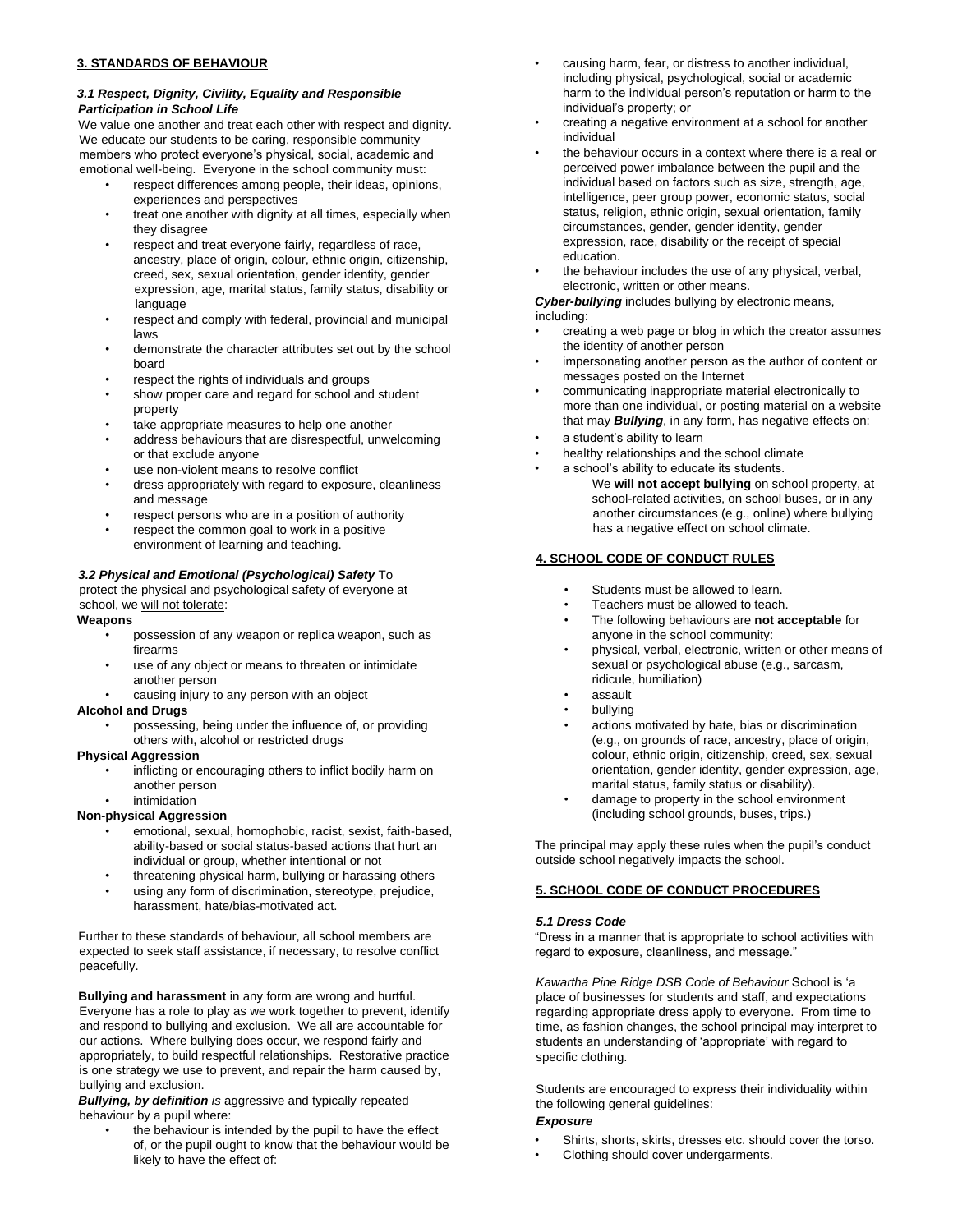- Provocative clothing is not allowed, and shoulder straps should be 'two fingers' wide.
- Shorts and skirts should reach mid-thigh (or bottom of fingertips when arms are at your side).

#### *Message*

• Clothing with suggestive or offensive slogans or drawings is prohibited.

# *Other Clothing Notes*

- Hats are outdoor wear unless for special events or a medical reason.
- Students are requested to bring indoor shoes to keep at school (e.g. running shoes for gym and Fire Drills)
- Parents are encouraged to label clothing as this greatly assists with returning lost items.

## *5.2 (a) Absences and Lates*

Student absence is reported to the office each morning and afternoon, and phone calls home are made to verify a student's absence. If your child will be late or absent, call the Student Absence Reporting System at 1-844-434-8119 or studentabsence.kprdsb.ca

Habitual absenteeism or lateness is brought to the attention of the Principal/Vice Principal. Please contact the office if your child will be away for more than a few days.

#### *5.2 (b) Prolonged Consecutive Absence Process*

In the case of prolonged consecutive absences, parents/guardians are required to complete a "temporary excusal form" prior to the absence. The form is available from the office or online. Please note that for absences up to and including 15 consecutive days, the student will be marked as "G" in the attendance. For absences beyond 15 consecutive days, the student will be removed from the register and parents/guardians will re-register upon the student's return. The excusal form will be placed in the student's OSR upon completion.

## *5.3 School Supplies*

Consumable supplies such as pencils, pens, erasers, etc. will be supplied in September. Students may also wish to bring some of their own consumables. Textbooks and library books will be loaned to you free of charge and should be treated with care. If a book is damaged by an unavoidable accident, notify your teacher immediately.

### *5.4 Shoes*

A pair of shoes is to be kept at school to be worn inside. Running shoes can double as gym shoes. Not only does this help keep the school clean, but also it is essential in case of fire drills or real emergencies.

#### *5.5 Lost And Found*

Found items are to be sent to the office. There is a lost and found box in the front foyer. During the last week of each month, the lost and found items will be displayed on tables to provide opportunities for students to retrieve their lost items. Any items remaining at the end of the month will be sent to a local charity.

#### *5.6 Lockers*

Lockers are the property of the school. Students in Intermediate grades and some Junior grades will be provided with lockers. Access to lockers is permitted before class in the morning, at break times and after school. Lockers may be inspected by school staff at any time.

#### *5.7 School Newsletter*

A school newsletter will be published to focus on school wide items of importance. Reports from school council and its committees will also be communicated. The monthly newsletter will be available on the school website or, by request, a paper copy.

## *5.8 School Phones*

Phones are for emergency use only. Students must have the permission of the office staff prior to using the office phone.

### *5.9 Dogs on School Property*

In order to ensure that the school environment is safe and healthy for all, we are requesting that dogs (unless they are a 'working dog') not be brought to school, even if on a leash. We have students and staff who have allergies and some for whom contact with dogs creates anxiety.

#### **5.10 Fire Drills**

Fire drill routes are posted in each classroom. Students can expect to participate in at least 6 fire drills over the course of the year. Some of these drills are conducted by the fire department and can occur at any time. These fire drills simulate conditions we could expect during a real fire or emergency. Therefore, indoor shoes are very important as these drills can occur in any weather conditions.

### *5.11 Lockdowns, Hold and Secure Drills*

Lockdowns and Hold and Secure drills will be communicated to the parent community and practiced during the year.

## *5.12 Daily School Routines*

*a) Student Safety* - Coming to school and going home demands safety. Children who have to cross streets should do so at the crosswalks.

*b) Pick Up/Drop* **Off** - Please ensure that you have consistent pickup and drop-off procedures and that students should report back to the office if no one is there to meet them after school

*c) Bikes, Skateboards, Scooters,* **etc.** - If you bring your bicycle to school, you should realize that we cannot watch it during the day.

When you leave it on the rack, you do so at your own risk. Remember, a lock can prevent the loss of your bicycle. A good cyclist, like a good motorist, takes no risks. Always walk your bicycle on school grounds and follow traffic laws when you are on the road. Remember, by law you must wear a bicycle helmet.

Skateboards, inline skates, scooters, etc. are not allowed to be used on school property. If you bring this equipment to school, you must store it in your locker. The Kawartha Pine Ridge District School Board is not responsible for lost or stolen property.

#### *5.13 School Council*

The School Council is an elected board composed of parents, school staff and community members. Elections take place in the fall. School Council meetings are open to everyone. As well, there are a number of committees of council on which all members of the school community are invited to serve. We hope to see you there.

#### *5.14 Visitor/Volunteer Protocol and Volunteer Policy*

Parents, guardians, visitors and volunteers are always welcome in the school. During the instructional day, individuals can only gain entry to the school through the main door security system. Signs are posted directing visitors to begin their visit at the office, to sign in and to pick up a visitor / volunteer badge.

Police Record Checks with Vulnerable Sector Screening will be required on an annual basis for all volunteers who are in direct and regular contact with students or where they are responsible for children (i.e., direct classroom volunteers or care of children on an outing- especially supervising students during washroom breaks or in change rooms). Volunteers will need to pick up a letter signed by our Principal to present to the police department.

## *5.15 Medical Needs*

If your child needs to take medication at the school, please inform your child's teacher and the school office. An 'Administration of Medication' form will have to be completed. These forms are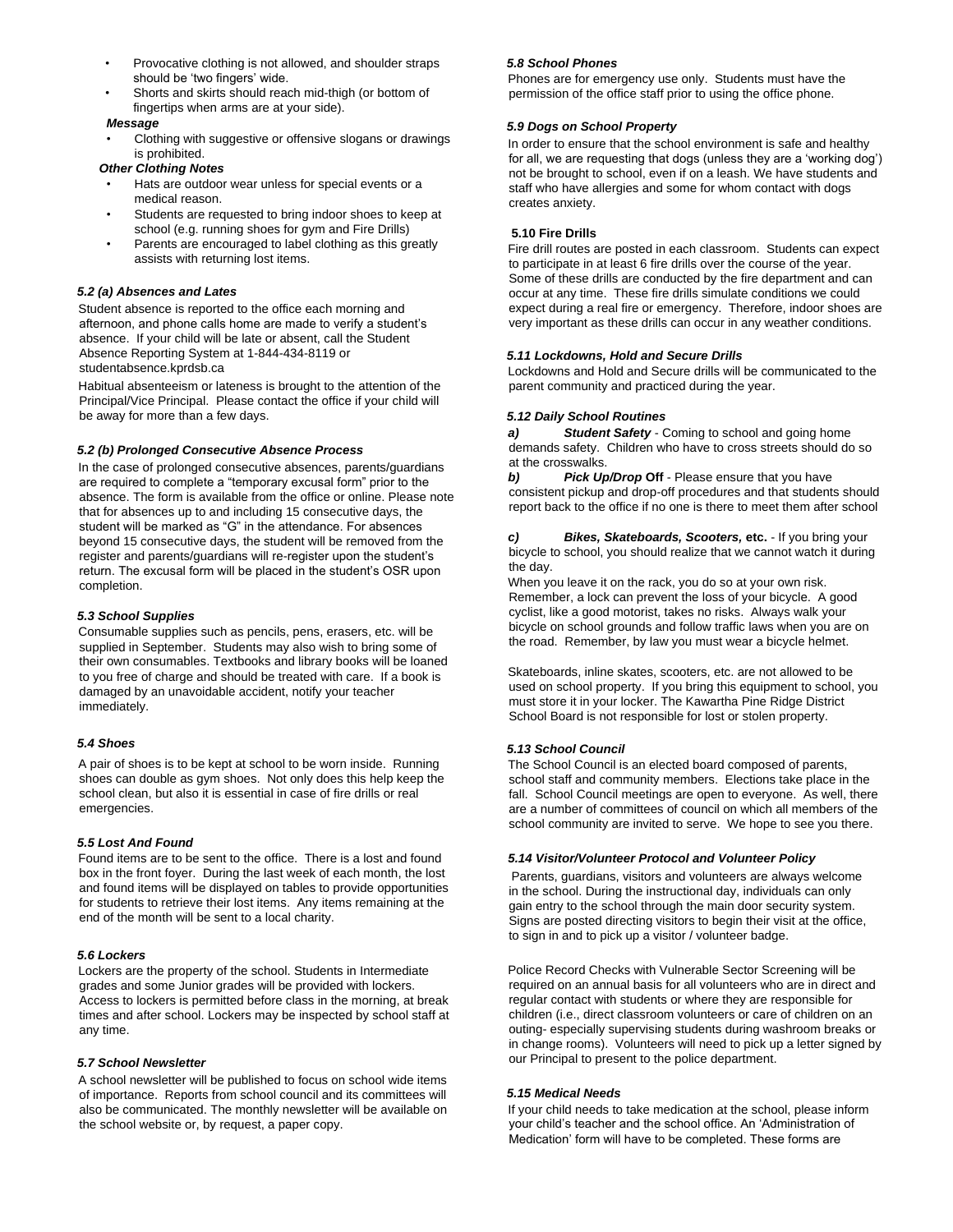available at the office. All medication is stored in a secure location. Administration logs are completed daily.

We have many children and staff at our school with life threatening allergies or medical conditions. In order for our school staff to respond properly in case of a medical emergency, a 'Plan of Care'' will have to be developed. If your child has any life-threatening allergies or medical conditions, please contact your child's teacher and the school e

**\*\*\*North Shore is a Peanut/Nut Safe School\*\*\***

# **North Shore Public School Is a Nut Safe and Scent Free School**



# **We thank you for your cooperation**

Due to many students, staff and volunteers having breathing difficulties at our school, we would ask that individuals keep our school a Scent Safe Zone.



# *5.16 Student Transportation*

## *a) Bus Riding Expectations*

All students using the School Transportation System are responsible to their Principal through the Bus Operator for their Conduct on the bus.

#### **Failure to comply with these expectations could result in removal of bus riding privileges.**

- 1. Students must abide by the Bus Operator's instructions.
- 2. Students must take their assigned seats on the bus and remain seated throughout the trip.
- 3. Aisles must be kept clear at all times. Students must keep books, lunch boxes and other bulky items under the bus seat. Permission must be obtained, in advance, from the driver, if it is necessary for students to bring larger items on the bus (e.g. projects or sporting equipment).
- 4. Students must not drink or eat, chew gum, litter, smoke, drink alcohol or use non-medical drugs on a school bus.
- 5. Students must not throw objects at, on, or from the school bus.

### *b) Company and Route Information*

Please make every effort to post the necessary information in a prominent place in your home.

Bus Company: Phone #: Route#: Driver's Name:

## *c) Changing Transportation Arrangements*

The policy of the school board is that only students entitled to ride a specific bus may do so. In emergency situations, parents may contact the Principal regarding temporary arrangements.

#### *d) Missed Bus*

If your child should miss an afternoon bus, he/she is to report to the office. The secretary will contact you immediately to make arrangements for pick-up.

## *e) Kindergarten Drop off*

Please remember that the bus companies will bring Kindergarten children back to school if there is no adult to meet them at their assigned stop.

# *RIDING ON A SCHOOL BUS IS A PRIVILEGE, NOT A RIGHT.*

# *5.17 Personal Electronic Devices (Peds)*

Personal Electronic Devices include, but are not limited to laptops, netbooks, tablets, cellular phones, smartphones, portable audio players/recorders (iPods, MP3 players), handheld game consoles, photo and/or audio devices (cameras, camcorders).

As per Board Policy, the Board expects that students, staff, parents, visitors and volunteers (including teaching and support staff) will:

- Power-off and store all PEDs during the school day, between 8:40 a.m. and 3:00 p.m., which includes during instructional time, tests, quizzes, evaluations and examinations, regularly scheduled classes, assemblies, and other school-related activities (i.e. school trips) unless they are being used for educational purposes.
- 2. PEDs cannot be used, at any time, in washrooms and change rooms.
- 3. School staff may authorize the use of PEDs on an asneeded basis. However, students using the PEDs must be supervised by the authorizing staff member.

Consequences for inappropriate or prohibited use of PEDs will follow the progressive discipline guidelines, Ontario Safe and Caring Schools Legislation and Board Policy. Consequences may include:

- 1. Staff directing students to turn in their PED to the school Principal or designate.
- 2. A student's privilege to have a PED at school may be prohibited.
- 3. If the infraction is of the criminal nature, it may be necessary for the student's PED to be confiscated and turned over to the police in accordance with Board/police protocols and current legislation.

#### *5.18 Search and Seizure*

In alignment with our *Police/School Board Protocol*, school authorities have the right to search student school and personal property (such as, but not limited to; lockers, desks, purses, backpacks, pockets etc.) without permission and without prior notice. This would normally only occur when the person in authority felt there were reasonable grounds for suspicion that the student had something in their possession that was either stolen or posed a possible risk of harm to others at the school (example; drugs, a weapon etc.) Police may be contacted if the search reveals such an item.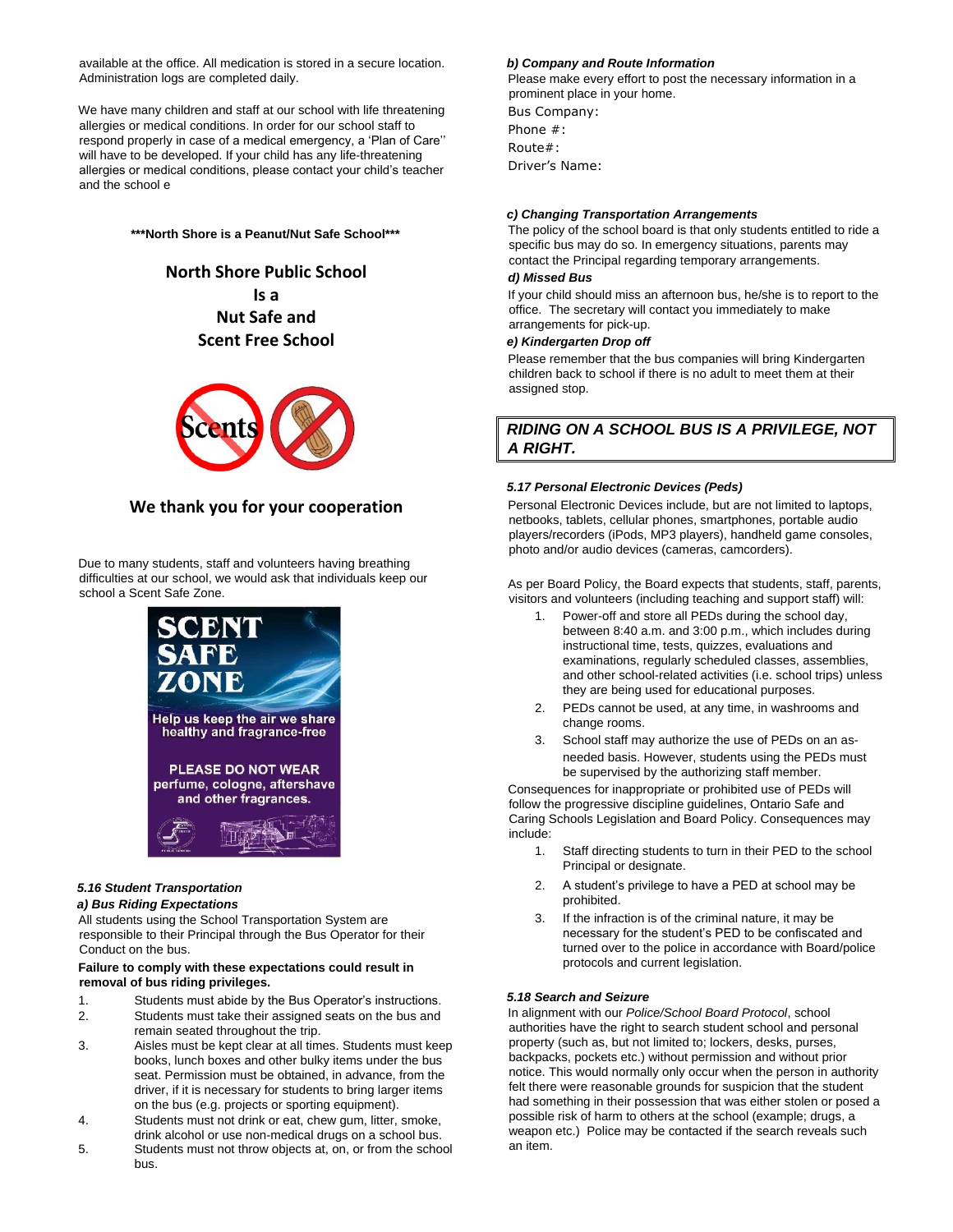## **6. STRATEGIES TO PROMOTE POSITIVE STUDENT BEHAVIOUR**

## *6.1 Prevention Strategies*

Schools in the KPR Board promote academic excellence through the character attributes of respect, responsibility, honesty, integrity, empathy, fairness, initiative, perseverance, courage and optimism, to enable all students to reach their full potential. Schools also use restorative practice, an approach that manages conflict by repairing harm and strengthening relationships. It holds the individuals causing harm accountable for their actions, and it allows everyone – the person harmed, the person causing harm and others affected – to express the harm that was caused and any resulting needs. Restorative practice allows reparation ("making it right"), healing and reintegration, while preventing future harm. It may include responses ranging from informal conversations or meetings, to formal restorative conferences.

In addition, the Board's Code of Conduct sets clear standards of behaviour that are firm and fair. These standards apply to everyone in the school system – students, parents, guardians, volunteers, employees – whether on school property, on school buses, at school-related events or activities, or in other circumstances that could affect school climate

**Prevention strategies** are designed to:

- establish a positive school climate
- maintain effective classroom management and discipline
- encourage, reinforce and reward positive behaviour
- promote social skills development
- provide information regarding anger management programs
- include peer counselling and conflict resolution
- provide effective, respectful home-school communication*. 6.2 Supportive Intervention Strategies* include:
	- "teachable moments" (using a current situation or news story to teach students a valuable skill or lesson)
	- verbal reminders, redirection and reinforcement
	- interviews, discussion and active listening
	- offering positive choices to support positive behaviour/citizenship
	- problem solving techniques including restorative practices
	- contracts for expected behaviour
	- appropriate outside agency support
	- school/Board/community resources
	- understanding of individual and group interactions and
	- power imbalances within society learning and information-sharing to better understand people and situations.

#### *6.3 Community Threat Assessment Protocol*

The KPR school board also has a Community Threat Assessment Protocol (CTAP) in place with many local agencies and police services. When student behaviours pose a potential threat to safety or risk of serious harm, the CTAP helps principals take immediate steps to protect student well-being and respond to threatening incidents. Please speak with the principal for further information on this protocol.

# **7. CONSEQUENCES FOR UNACCEPTABLE BEHAVIOUR**

Consequences for unacceptable behaviour are appropriate to the individual, circumstances and actions. Schools use progressive discipline, with a range of responses, supports and restorative practices that promote positive behaviour and inclusive school cultures. Consequences are firm, fair, clear and appropriate to the student's age and development. They include learning opportunities, to reinforce positive behaviours and help students make good choices. For students with special education needs, consequences and supports are consistent with the student's Individual Education Plan (IEP). The Board, principals and vice principals consider all mitigating and other factors, as required by legislation. Progressive discipline and restorative approaches are outlined in detail in the Safe, Caring and Restorative Schools Manual for administrators.

cause extensive damage to property at the school or to property located on the premises of the pupil's school the

#### *7.1 Consequences may include one or more of the following:*

- warnings
	- time-outs
- time-owed
- restricted privileges
- apology
- restitution (e.g., paying for damage, doing community service)
- suspension
- expulsion

*7.2 The Principal*, or their designate, **will consider suspending** a student if they believe that the pupil has participated in any of the following infractions:

- Uttering a threat to inflict serious bodily harm on another person.
- Possessing alcohol or illegal drugs.
- Being under the influence of alcohol.
- Swearing at a teacher or at another person in a position of authority.
- Committing an act of vandalism that causes extensive damage to school property at the pupil's school or to property located on the premises of the pupil's school.
- **Bullying**
- Persistent opposition to authority.
- Habitual neglect of duty.
- The willful destruction of school or Board property.
- The use of profane or improper language.
- Conduct injurious to the moral tone of the school or to the physical or emotional well-being of self or others in the school.
- Being involved in a physical altercation.
- Inappropriate physical contact.
- Failing to complete medical immunizations as required by the Public Health Department.

#### *7.3 As required by law*, a student **shall be suspended and considered for expulsion** on the following grounds:

- Possessing a weapon, including possessing a firearm. Using a weapon to cause or to threaten bodily harm to another person.
- Committing physical assault on another person that causes bodily harm requiring treatment by a medical practitioner.
- Committing sexual assault.
- Trafficking in weapons or in illegal drugs.
- Committing robbery.
- Giving alcohol to a minor.
- Bullying, if:
- the pupil has previously been suspended for engaging in bullying, and the pupil's continued presence in the school creates an unacceptable risk to the safety of another person.
- Any incident including bullying, that is motivated by bias, prejudice or hate based on race, national or ethnic origin, language, colour, religion, sex, age, mental or physical disability, sexual orientation, gender identity, gender expression, or any similar factor (e.g. socio-economic status, appearance).

#### *7.4 In accordance* with provincial directives, a student **may be suspended, and expulsion may be considered**, if:

- the pupil commits an infraction in the school community, which has an adverse effect on the school the pupil's pattern of behaviour is so "refractory" (unmanageable) that the pupil's presence is harmful to the learning environment
- the pupil has taken part in activities that:
- cause the pupil's presence to be harmful to the physical or emotional well-being of others in the school

pupil's pattern of behaviour has shown the pupil has not prospered by the instruction available, and the pupil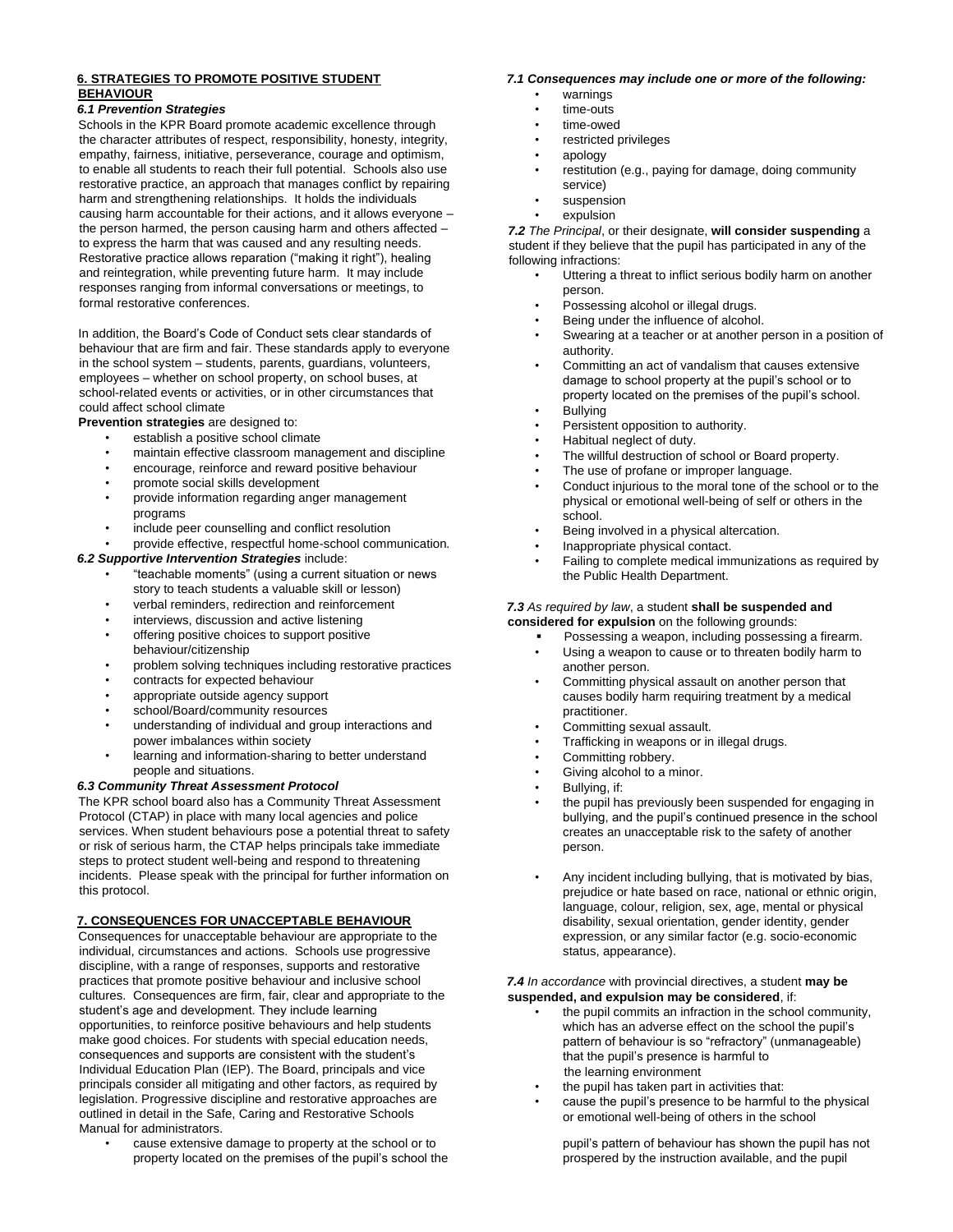persistently resists changing their behaviour. Where illegal activities – including those noted above – take place, schools also involve their local police service. The

**7.5** *Violent Threat Risk Assessment:* The KPR Board is committed to providing safe learning environments for all. When students behave inappropriately, principals use progressive discipline to change behaviour. When student behaviours pose a potential threat to safety or serious harm, KPR's Violence Threat Risk Assessment (VTRA) protocol helps principals take immediate

KPRDSB SAFE, CARING AND RESTORATIVESCHOOLS: Discipline/Promoting Positive Student Behaviour/Code of Conduct (Regulation Code: ES-1.1.1A) POSITIVE STUDENT BEHAVIOUR/ Policy (Code Reference: ES-1.1)

School Board – Police Protocol guides police involvement in schools.

steps to protect student well-being. While such incidents are rare, the VTRA outlines how we work with local police, mental health providers and community agencies to keep students safe. [Read](http://kprdsb.ca/en/students/well-being/safecaringrestorativeschools/vtra.html) more about the [protocol,](http://kprdsb.ca/en/students/well-being/safecaringrestorativeschools/vtra.html) including notification requirements, in the Safe, Caring and Restorative Schools section of kprschools.ca.

## KPR Assessment, Evaluation and Reporting Guidelines

Assessment is the process of gathering, from a variety of sources, information that accurately reflects how well a student is achieving the curriculum expectations in a subject or course and the learning skills and work habits.

Evaluation is the process of judging the quality of student learning on the basis of established criteria and assigning a value to represent that quality. Evaluation is based on assessments of learning that provide data on student achievement at strategic times throughout the grade/subject/course, often at the end of a period of instruction.

| <b>Achievement Level</b> | <b>Letter Grade</b> | Percentage Mark Range |
|--------------------------|---------------------|-----------------------|
| Level $4 +$              | $A +$               | $95 - 100$            |
| Level 4                  | A                   | $87 - 94$             |
| Level 4 -                | $A -$               | $80 - 86$             |
| Level $3 +$              | $B +$               | $77 - 79$             |
| Level 3                  | B                   | $73 - 76$             |
| Level 3 -                | <b>B</b> -          | $70 - 72$             |
| Level $2 +$              | $C +$               | $67 - 69$             |
| Level 2                  | $\mathsf{C}$        | $63 - 66$             |
| Level 2 -                | $C -$               | $60 - 62$             |
| Level $1 +$              | $D +$               | $57 - 59$             |
| Level 1                  | D                   | $53 - 56$             |
| Level 1 -                | $D -$               | $50 - 52$             |
| Below 50%                | R                   | R.                    |

#### **Our teacher practices reflect:**

• Use of equitable practices and procedures that meet the needs of all students and may not necessarily be the same for all students.

• Assessing, evaluating and reporting on the achievement of curriculum expectations and the demonstration of learning skills/work habits separately.

• Gathering evidence of student achievement for evaluation collected over time in the form of observations, conversations and student products to inform professional judgement.